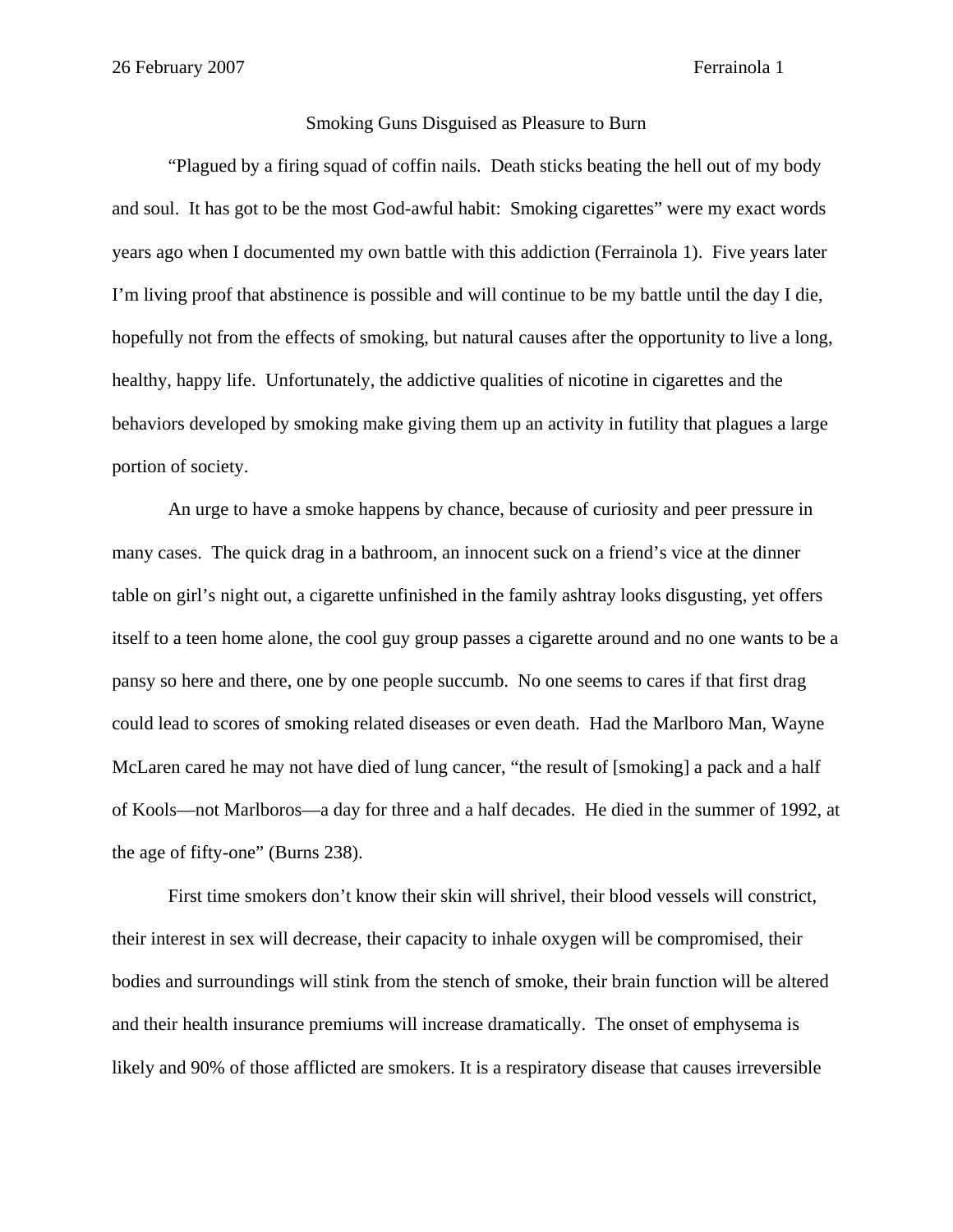destruction to the lungs and hampers their ability to get oxygen into the blood. My mother suffered from this at the time of her death at the age of 68. She had been smoker as long as I could remember. She had spent many years smoking while she watched her favorite late night talk show host, Johnny Carson, who also died of emphysema, in 1992.

The consumption of nicotine and some 40 other known cancer causing substances are being inhaled, in most cases, into a perfectly healthy human work of art. A soft, comforting nicotine dispenser known as a tobacco cigarette, the diameter of a pencil, meets a set of lips and waits to be sucked into burnt oblivion as seductive swirls of smoke inhabit the space around the victim of what was meant to be a pleasure seeking experience. No one anticipates being hooked. Most don't know they were baited in the first place. Of course it may take a time or two, but the lure is out there for those wanting to relieve their anger, stress, or anxious tension with just a drag or two. One might wonder how members of an educated, progressive, technologically savvy population allow themselves to be entrapped in this personal prison of addiction. It is surprising in ways that scholars might question, but tobacco use existed for centuries prior to the Marlboro Man and Joe Camel coming on the scene. To offer an explanation as to why a cigarette is the preferred method of obtaining a nicotine high and perhaps so psychologically gripping Eric Burns offers a brilliant observation from his book The Smoke of the Gods: A social History of Tobacco.

> Perhaps, at some level, it is not the nicotine in a cigarette that traps them [smokers], not the tars or the taste or any other combination of the leaf's more tangible enticements. Perhaps it is the fumes, the smoke, so liberated in its paths, so endless in its possibilities. There is nothing quite like it on Earth, never has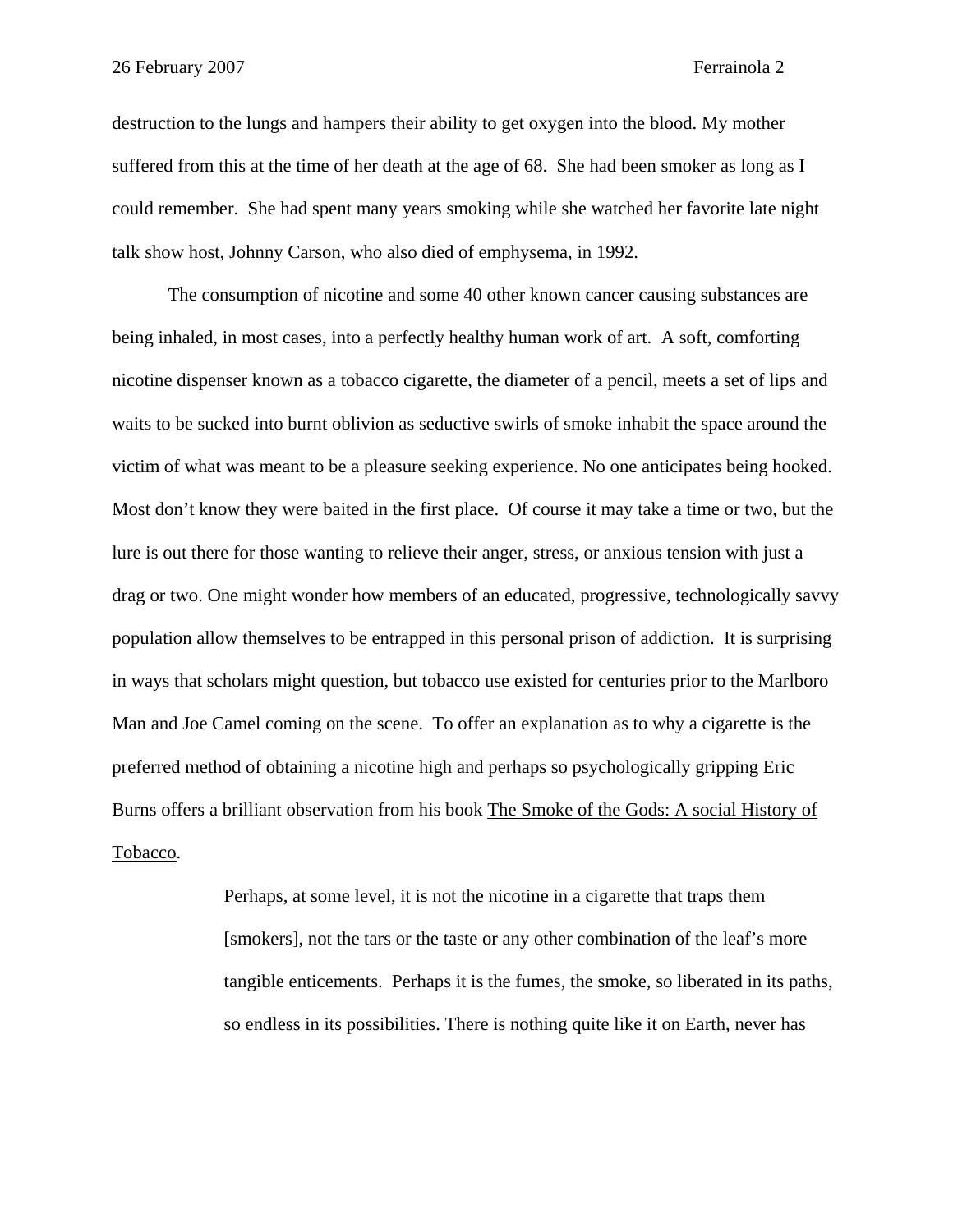been, and to produce it from one's own body, through one's own exertions, must be, at least for some people, the most exhilarating of sensations. (244)

The delivery of nicotine into the body can take place through a variety of methods in addition to the cigarette which in past centuries has included; finely ground powdered snuff, intended to be snorted up the nose, present day smokeless tobacco in wads meant to be sucked on when placed between the cheek and gum, and of course aromatic tobaccos smoked by pipe or cigar. In recent years, methods to purposely introduce nicotine into the blood stream to help rid us of the monkey on our backs include application of the nicotine patch and nicotine chewing gum. It seems ridiculous to intentionally ingest the substance most intelligent humankind is seeking to eliminate from its system and surroundings, but it's not so outrageous to a person wanting to be free of nicotine at any cost.

The scientific name of the cultivated culprit, nicotiana tabacum, means little to those familiar with Virginia Slims and Winston, but the origins of this deadly plant may reach back as far as 6,000 BCE. More recent documentation of its use began mere centuries ago in South America where the native species was revered as a spiritual healer by the Mayans and other indigenous tribes. Sir Walter Raleigh introduced its calming effects to Queen Elizabeth I. As its use spread throughout the world it was erroneously thought to have curative properties for common ailments.

Fast forward to the  $20<sup>th</sup>$  century and witness the tobacco growing industry exploding with the help of up and coming marketing mogul Edward L. Bernays who was referred to as The Father of Spin, respected public figures who themselves smoked; President Franklin Roosevelt, Hollywood personalities portraying sexy smokers; Humphrey Bogart and Bette Davis, even our valued solders at war touting the calming effects of cigarettes to escape from their bitter reality.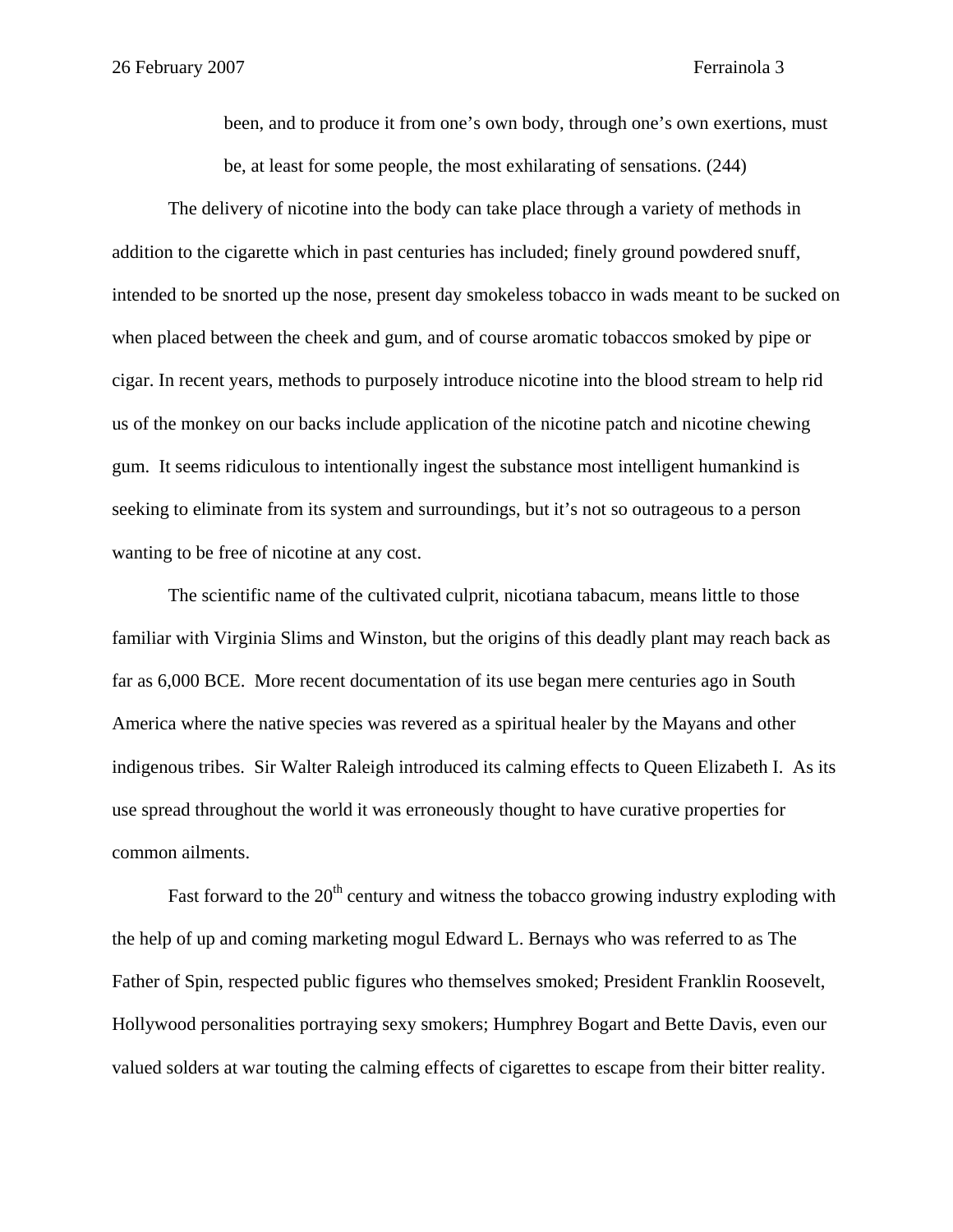The attractiveness of smoking was enough to get people started generations ago and the need for the drug of choice, nicotine, has kept many trapped by a web-like veil of vapors.

The number of people smoking has decreased since Luther Terry, a smoker himself and former United States Surgeon General, the nation's highest ranking medical officer presented the American public with a report on January 11, 1964, forty three years ago, to document why smoking cigarettes was harmful to smokers. That decrease is not substantial enough and as recent as 2004 the National Center for Chronic Disease Prevention and Health Promotion has reported approximately 440,000 deaths occur annually due to smoking-attributable disease (Anonymous). Despite ongoing efforts to warn people about the myriad of reasons not to start smoking and how to quit if already hooked, people continue to smoke. It's nothing short of a rope around one's neck. If the noose is ever removed, an x-smoker is always aware of the grip smoking had on them and you can ask anyone of them when they quit and they will know the date and year if not more details than you care to witness.

This type of mental documentation of an event seems ridiculous to those who have never experienced smoking, but the reason these details mean so much too so many x-smokers is because they were ultimately relieved to get the immense burden of nicotine addiction lifted off their backs. The process is never pleasant as with most addictive substances, but steps must be taken to combat this life threatening scourge that has infested the physical and mental well-being of trapped smokers.

Today, the purging of tobacco use is becoming more popular because in recent years the anti-smoking initiative and medical community have begun to convince citizens that even passive smoke is harmful to those in the vicinity of a smoker. Many would like to end their addiction to cigarettes, but the fact remains that kicking the habit is a testament to a person's